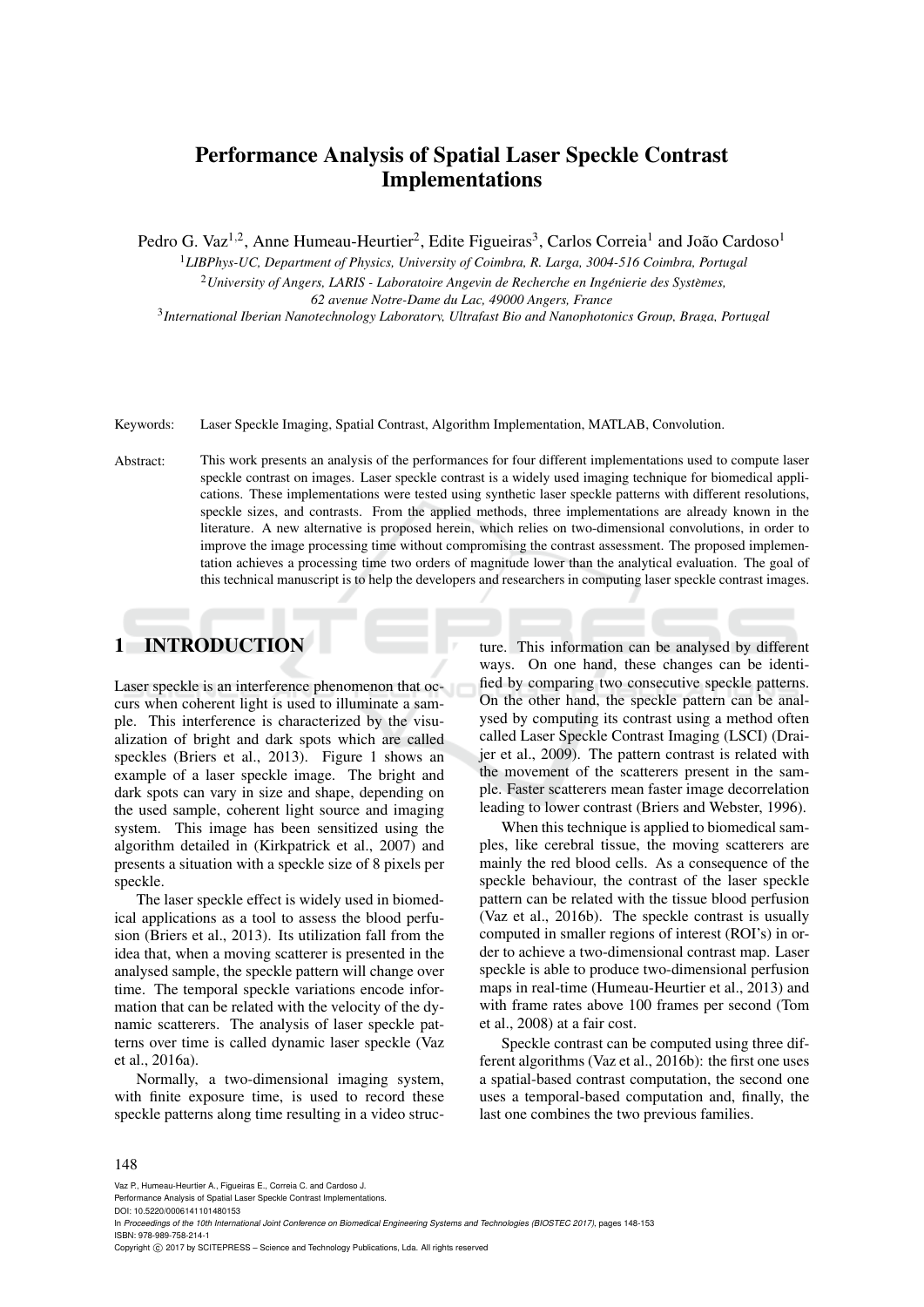

Figure 1: Synthetic laser speckle image with resolution of  $320 \times 240$  pixels and a spot size of 8 pixels per speckle.

LSCI is used as a clinical and research tool in many different types of tissues and diseases. Most of the blood flow analyses performed with LSCI are related with highly vascularized tissues, like cerebral tissues (Kazmi et al., 2015), retinal tissues (Cheng and Duong, 2007) and hepatic tissues (Sturesson et al., 2013). However, more recently, the assessment of low vascularized tissues, like the skin, became also a major field of the application of LSCI (Humeau-Heurtier et al., 2013; Roustit et al., 2010). In this type of samples, studies on disorders like systemic sclerosis (Ruaro et al., 2013), port wine stains (Huang et al., 2009) and wound healing (Rege et al., 2012) have been performed using laser speckle imaging methods.

In this work, we propose to test the performance of a set of spatial-based contrast implementations. We will focus on this family because it is the most often used. When computing the contrast spatially a small two-dimensional ROI is used on the raw images. This ROI is translated along the laser speckle image (LS image) in the horizontal and vertical directions, generally without overlapping. Figure 2 presents an illustration of the spatial contrast algorithm.

The ROI is usually defined as a square of  $3\times3$ (Pericam PSI documentation (Perimed AB, 2015)),  $5\times5$  or  $7\times7$  pixels (Draijer et al., 2009). The contrast is computed using the fundamental equation  $K =$  $\sigma(I)/\langle I \rangle$  where  $\sigma(I)$  represents the standard deviation of the intensity and  $\langle I \rangle$  the mean intensity within the ROI (Briers and Webster, 1996).

When online applications are necessary, or large images are analysed, computational speed is a key factor. The goal of this work is to explore different spatial contrast implementations in order to determine which one can achieve the best performance. This paper will aid researchers to select the suitable implementation depending on their requirements and to



Figure 2: Schematic of spatial contrast algorithm. The blue square symbolizes a  $3\times3$  ROI. Its contrast value is associated with the raw image pixel (i,j). This ROI is translated along the lines and columns of the speckle image. The red lines correspond to boundary regions where contrast determination requires padding. Adapted from (Vaz et al., 2016b) with authors permission.

enlarge their implementations possibilities.

 $MATLAB<sup>(R)</sup>$  has been selected as a tool to test the different algorithm implementations. MATLAB $\textcircled{\tiny{R}}$  is a mathematical computing software, widely used in research for signal processing due to its rapid learning curve and large range of pre-implemented functions. The selected implementations, used to compute speckle contrast, correspond to methods presented in the literature (Steimers et al., 2016). Some implementations correspond to works previously performed (Duncan and Kirkpatrick, 2008; Steimers et al., 2016) and one corresponds to a novel implementation (subsection 2.4).

The performance results should be taken as specific for these experimental conditions, however these conclusions might be applied for other software and hardware platforms. The different implementations were tested using synthetic LS images produced using the method presented by Kirkpatrick *et al.* (Kirkpatrick et al., 2007).

### 2 METHODS

Four different implementations were developed in MATLAB R2016a-64 bits. The first one corresponds to an analytical evaluation of the contrast equation and was used as a reference. The second one is based on image filtering (Duncan and Kirkpatrick, 2008). The third one relies on a moving sums (Steimers et al., 2016). The fourth one uses convolution. The processing time of each implementation was analysed using different LS images and different ROI sizes.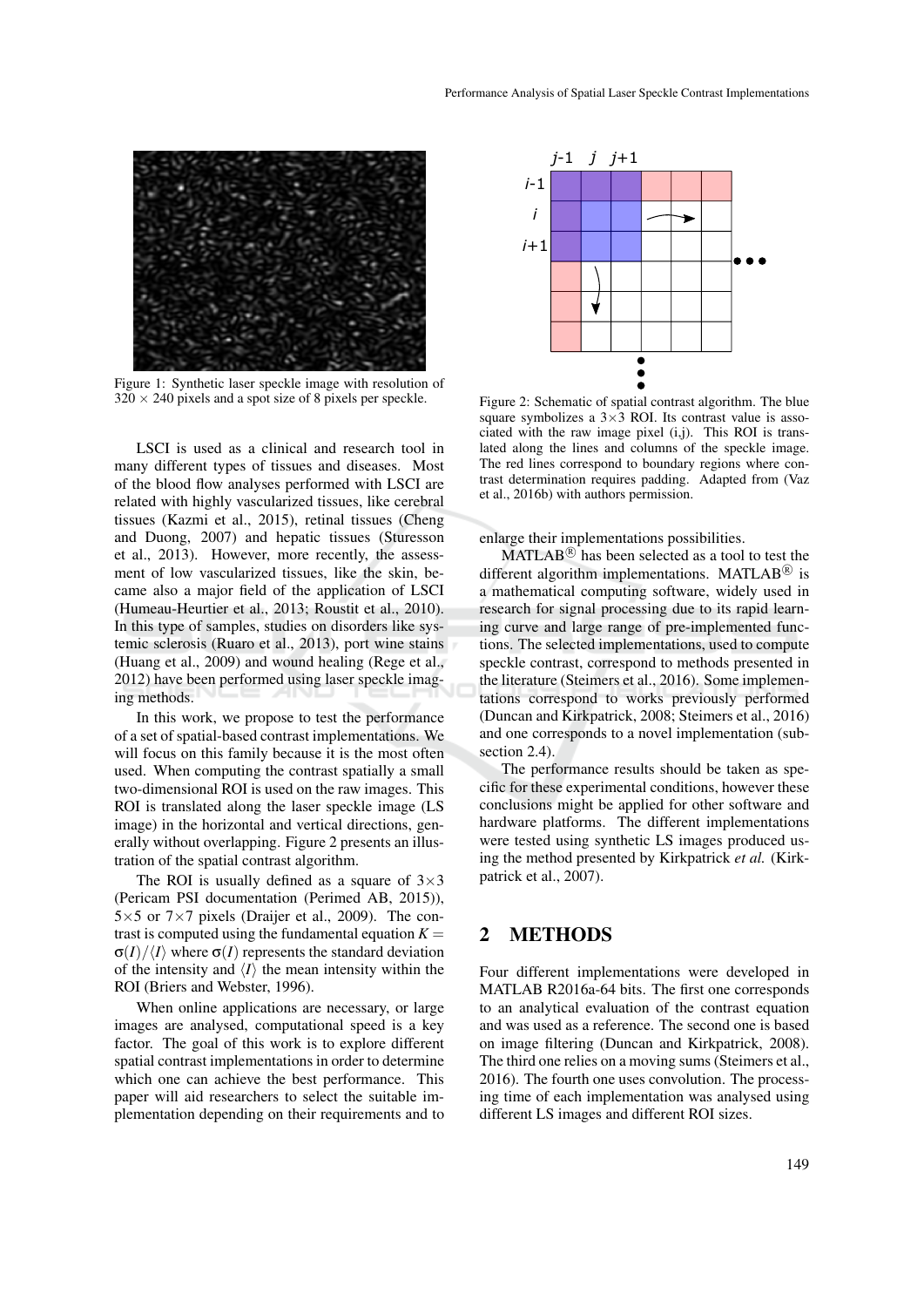LS images were synthesized with resolutions of  $320 \times 240$ ,  $640 \times 480$ , and  $1024 \times 768$  pixels and speckle sizes of 4, 8, 16, and 32 pixels. The applied ROI's have been defined as squares of  $3\times3$ ,  $5\times5$  or 7×7 pixels. For each resolution, 200 different random generated images were used, 50 for each speckle size, and the computation time was determined as mean  $\pm$ standard deviation. The FLoating-point Operations Per Second (FLOPS) were not computed because this command is no longer available in MATLAB after version R13SP2.

These images were filtered with an average filter in order to uniform their contrast. Figure 3 shows the global contrast distribution of the 600 images that were analysed in this work. This contrast exceeds the maximum theoretical laser speckle contrast due to the nature of the synthesis algorithm (Duncan and Kirkpatrick, 2008). None attempt has been made to correct this contrast overshoot in order to allow for other authors to follow the same protocol.

The first implementation (section 2.1) is based on the application of the contrast formula  $K = \sigma(I)/\langle I \rangle$ to compute the output data. The other three (sections 2.2, 2.3, and 2.4) are based on a modified formula which replaces the standard deviation by intensity sums (Steimers et al., 2016):

$$
K = \sqrt{\frac{N^2}{N-1} \times \frac{\Sigma I^2}{\left(\Sigma I\right)^2} - \frac{N}{N-1}},\tag{1}
$$

where *N* is the number of summed points. While the standard equation requires to compute both the mean and standard deviation of the ROI, equation (1) only requires to sum the pixels of the LS image and of its square. With this new equation, the spatial-contrast algorithm can be implemented in an optimized way.

The use of the modified contrast equation (Eq. (1)) presents a practical issue that should be discussed before its application. The square root operation can lead to imaginary values when its radicand is lower than 0. Rearranging the square root radicand we obtain that this equation is only valid if  $\sum I^2/(\sum I)^2 \ge$ 1/*N*. This condition must be checked before the application of this equation.

#### 2.1 Analytical Computation

The analytical computation corresponds to the direct application of the contrast equation in each ROI. The mean intensity and standard deviation in each ROI were computed using the functions std2 and mean2. The ROI was applied to the entire LS image without overlapping, by using two For cycles (one for the rows and the other for the columns). The application



Figure 3: Distribution of the average contrast values of all the tested images. Total number of images: 600 frames.

of this process results in a reduction of the original image resolution depending on the ROI size. This implementation was not optimized and has been used as the reference method.

| Algorithm 1: Analytical computation.                                        |
|-----------------------------------------------------------------------------|
| <b>Input:</b> LS raw image ( <i>LSimage</i> ) and element size<br>(ROIsize) |
| <b>Output:</b> Contrast image ( <i>cImage</i> )                             |
| for ii $\leftarrow$ 1 to # of LSimage lines with ROIsize steps              |
| do                                                                          |
| for $i$ $j \leftarrow 1$ to # of LSimage columns with ROI-                  |
| size steps do                                                               |
| $ROI \leftarrow$ cut subimage with input size and the                       |
| pixel center in the position (ii,jj)                                        |
| <i>mean</i> $\leftarrow$ mean2( <i>ROI</i> )                                |
| $std \leftarrow std2(ROI)$                                                  |
| $contrast \leftarrow std /mean$                                             |
| $clmage \leftarrow contrast$ is stored in the correct po-                   |
| sition of the <i>cImage</i>                                                 |
| end for                                                                     |
| end for                                                                     |
| return clmage                                                               |

### 2.2 Filtering Implementation

The filtering implementation consists in the application of two images filters to the LS image. A regular filter, imfilter, with a kernel equal to the ROI was applied in order to compute the LS image sum and LS image squared sum. These data were then used to evaluate Eq. (1). The original implementation has been performed using MATLAB<sup>®</sup> (Duncan and Kirkpatrick, 2008). This implementation is detailed in pseudo-code in algorithm 2.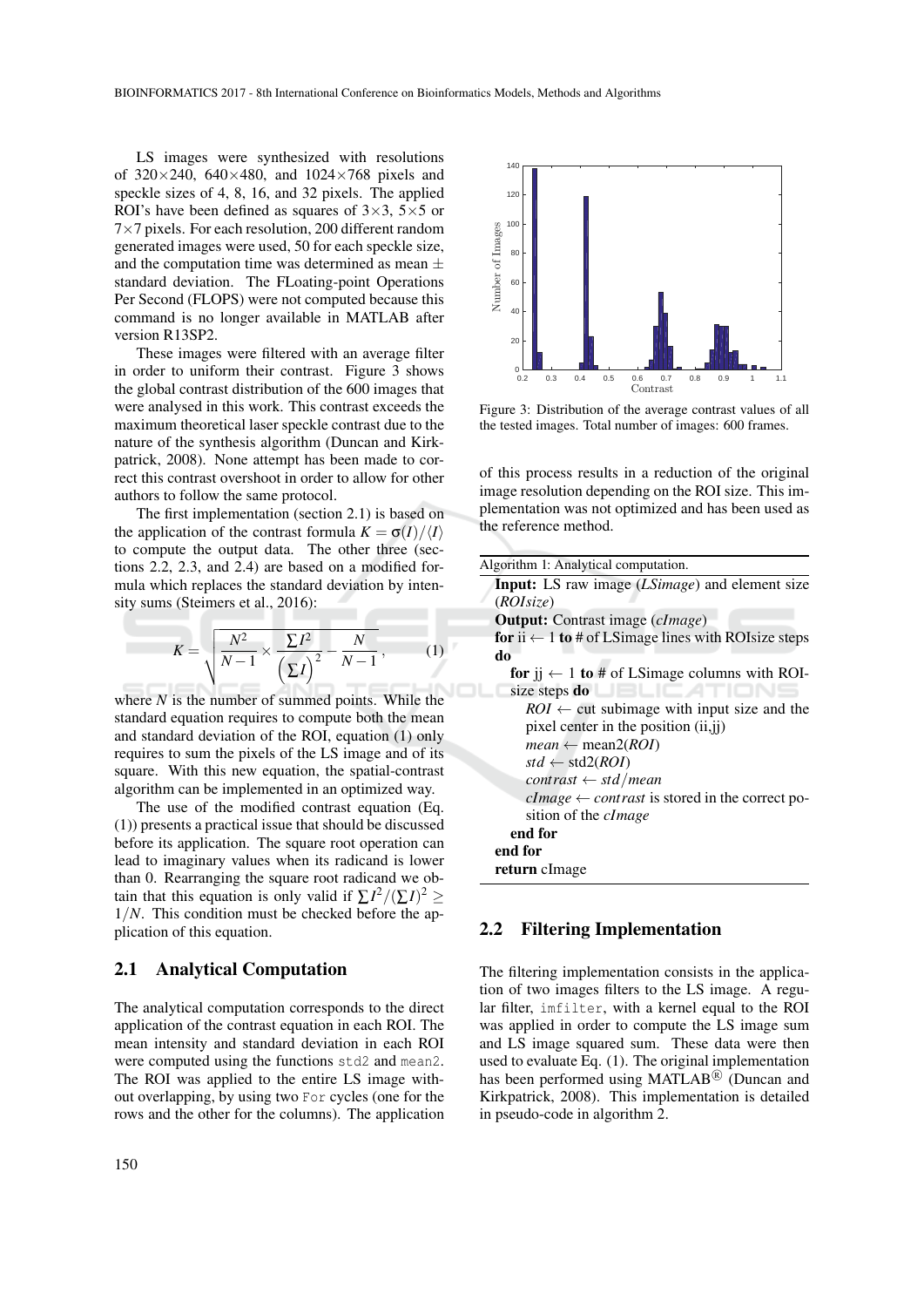Algorithm 2: FILTERING.

Input: LS raw image (*LSimage*) and element size (*ROIsize*) Output: Contrast image (*cImage*)

*Kernel* ← all-ones matrix with the *ROIsize Sum* ← imfilter(*LSimage*, *Kernel*) *Sum*<sup>2</sup> <sup>←</sup> imfilter(*LSimage*<sup>2</sup> , *Kernel*)  $clmage \leftarrow$  application of the sums equation for each point (Eq. 1) return *cImage*

#### 2.3 Moving Sum Implementation

The moving sum implementation has been described in (Steimers et al., 2016) and (Tom et al., 2008). The original algorithms were implemented in CUDA and C programming languages. Hence, an adaptation of this algorithm was implemented in MATLAB<sup>®</sup>. This implementation aims at computing the sums of Eq. (1) by performing a moving sum within the lines of the LS image and a moving sum in the columns of the resultant matrix. The moving sum was achieved by using the movsum function. This implementation is described in pseudo-code in algorithm 3.

Algorithm 3: MOVING SUM.

Input: LS raw image (*LSimage*) and element size (*ROIsize*)

Output: Contrast image (*cImage*)

*SumLines* ← movsum(*LSimage*, *ROIsize*) for each line

*SumLines*2 ← movsum(*LSimage*.∗*LSimage*) for each line

*Sum* ← movsum(*movSumLines*, *ROIsize*) for each column

*Sum*2 ← movsum(*movSumLines*2, *ROIsize*) for each column

 $clmage \leftarrow application of the sums equation for each$ point (Eq. 1)

return *cImage*

#### 2.4 Convolution Implementation

The two-dimensional convolution has been computed using conv2 MATLAB $\mathbb{B}$  function. With this method, equation (1) can easily be computed. Both sums were computed by performing a convolution of the LS raw image with a all-ones matrix with size equal to the ROI. conv2 uses the algorithm presented in equation (2). This MATLAB<sup>(8)</sup> function has also been tested against an equivalent method (convolution by fast Fourier transform) and presented the best results.

This implementation is described in pseudo-code in algorithm 4.

$$
c(n1, n2) = \sum_{k1 = -\infty}^{\infty} \sum_{k2 = -\infty}^{\infty} I_1(k1, k2) I_2(n1 - k1, n2 - k2) \tag{2}
$$

Algorithm 4: CONVOLUTION.

Input: LS raw image (*LSimage*) and element size (*ROIsize*)

Output: Contrast image (*cImage*)

*Kernel* ← all-ones matrix with size equals to *ROIsize Sum* ← conv2(*LSimage*, *Kernel*)

*Sum*2 ← conv2(*LSimage*. ∗*LSimage*, *Kernel*)

 $clmage \leftarrow application of the sums equation for each$ point (Eq. 1)

return *cImage*

### 3 PERFORMANCE RESULTS

The results were analysed in terms of image resolution and ROI size. All the tests were performed in a computer Toshiba Tecra S11-11G - i7 M620 @ 2.67GHz with 4GB RAM with Windows 10 Pro as operating system. The results (figure 4) show that the convolution implementation achieves the best performance in all the cases, followed by the filtering algorithm.

The results are summarized in figure 4. This figure shows the computation time needed to process a single laser speckle frame in different conditions and with different implementations. Figure 4(a) presents the processing time as function of the image resolution and implementation. Figure 4(b) represents the processing time as function of the selected ROI size and implementation.

In general, the computation time decreases when the image resolution decreases. Regarding the ROI size, the computation time decreases for the analytical implementation but slightly increases for the other methods when the ROI size increases. The analytical computation presents the poorest performance, for a long margin, in all the tested cases. This was an expected result because this implementation have not been optimized in any form while the other have.

The moving sum (section 2.3) achieved the worst performance among the optimized implementations followed by the filtering implementation (section 2.2). Finally, the convolution implementation has achieved the best results.

The convolution implementation achieved a computational time which is approximately 50% lower than the one of the moving sum algorithm and two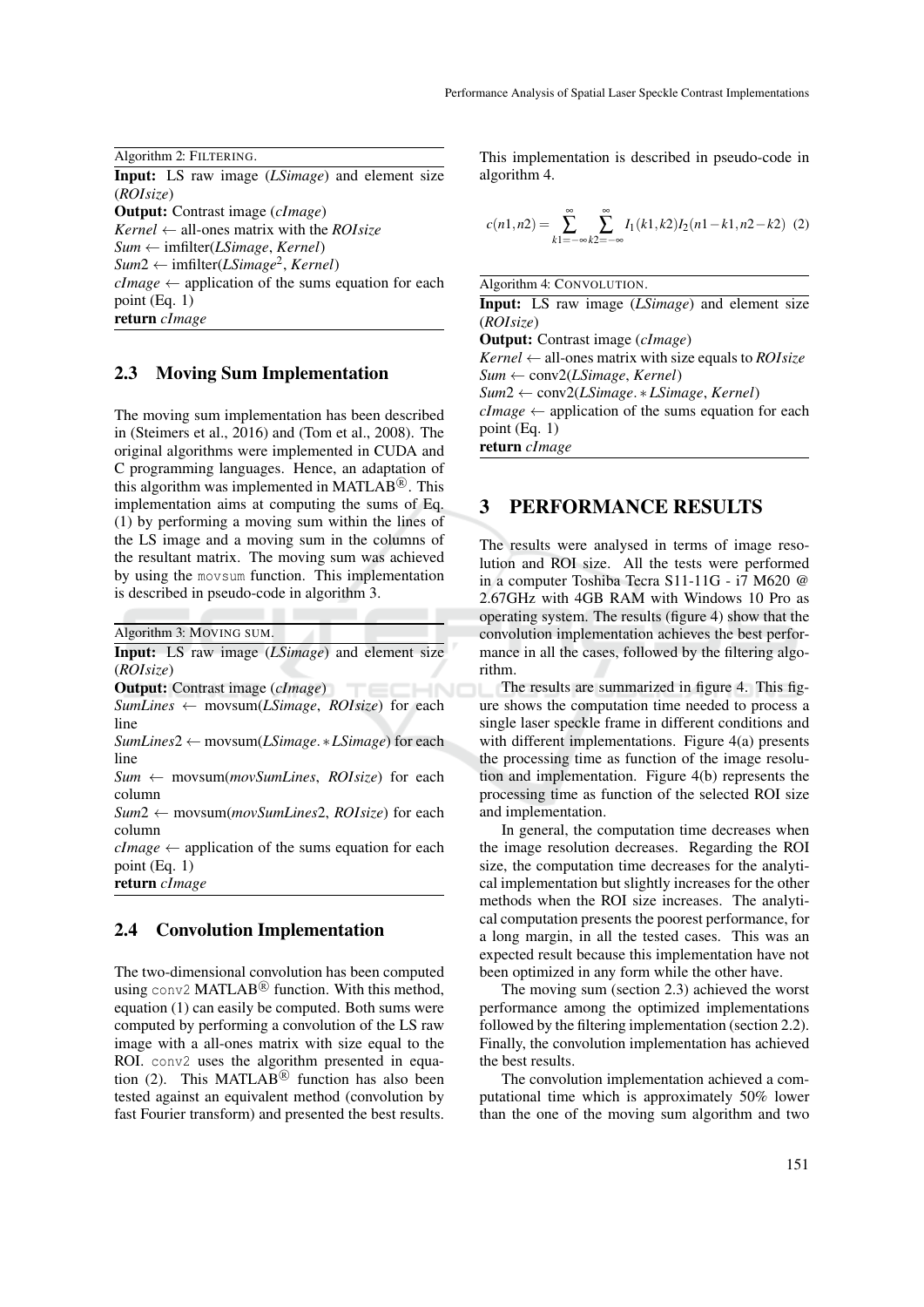



(a) Each bar corresponds to the analisis of 600 images (200 for each ROI size).

(b) Each bar corresponds to the analisis of 600 images (complete data-set).

Figure 4: Analysis of the time required to process a single speckle image, lower is better. The bars values correspondent to mean computation time needed to process one image laser speckle image. The error bars represented in red correspond to the standard deviation. The temporal axis (y) is represented in a logarithmic scale.

orders of magnitude lower than the analytical algorithm. It also gives better results than the ones obtained with the implementation proposed by Duncan and Kirkpatrick (Duncan and Kirkpatrick, 2008) (filtering) due to the optimization of the MATLAB<sup>®</sup> function conv2. In this comparison, the performance improvement is more visible for smaller ROI. In the case of a ROI size equals to  $3 \times 3$  pixels, the convolution algorithm achieved a computational time  $\approx 26\%$ lower than the filtering implementation.

All the optimized implementations present result of, at least, two orders of magnitude lower than the reference method (analytical). This result is explained by an absence of optimization of the analytical implementation.

### 4 CONCLUSION

Most papers using laser speckle imaging algorithm optimization are performed using graphic processing units (GPUs) (Liu et al., 2008). However, implementation efficiency is highly dependent on the programming software used and can also be performed by dedicated hardware. For this reason, there is no gold standard implementation. Tom *et al.* (Tom et al., 2008) presented an important overview of several algorithms but applied to C programming language.

The proposed implementations, except for the analytical one, are able to compute the contrast map with overlapping ROI without increasing the computation time. Their application results in a contrast matrix with the same resolution as the original image (excluding the boundary constraints). The absence of overlapping is obtained by selecting the central point of each ROI.

In our conditions, the new proposed convolution algorithm achieves the best performance in all the tests. The convolution method is simple and is present in many image processing fields. The advantage of this implementation over complex methods is that high-performance FPGA-based implementations can be found in literature (Perri et al., 2005; Carlo et al., 2011). Since the used hardware platform and programming style are extremely variable, this note should be used as a guideline for other implementations rather than as a rule.

## ACKNOWLEDGEMENTS

This work was partly supported by Fundacão para a Ciência e Tecnologia (FCT) with a doctoral scholarship (SFRH/BD/89585/2012) and project IF/01238/2013.

#### REFERENCES

- Briers, D., Duncan, D., Kirkpatrick, S., Larsson, M., Stromberg, T., and Thompson, O. (2013). Laser speckle contrast imaging : theoretical and practical limitations. *J. Bomedical Opt.*, 18(6):1–9.
- Briers, J. and Webster, S. (1996). Laser speckle contrast analysis (LASCA): A nonscanning, full-field technique for monitoring capillary blood flow. *J. Biomed. Opt.*, 1(2):174–179.
- Carlo, S. D., Gambardella, G., Indaco, M., Rolfo, D., Tiotto, G., and Prinetto, P. (2011). An area-efficient